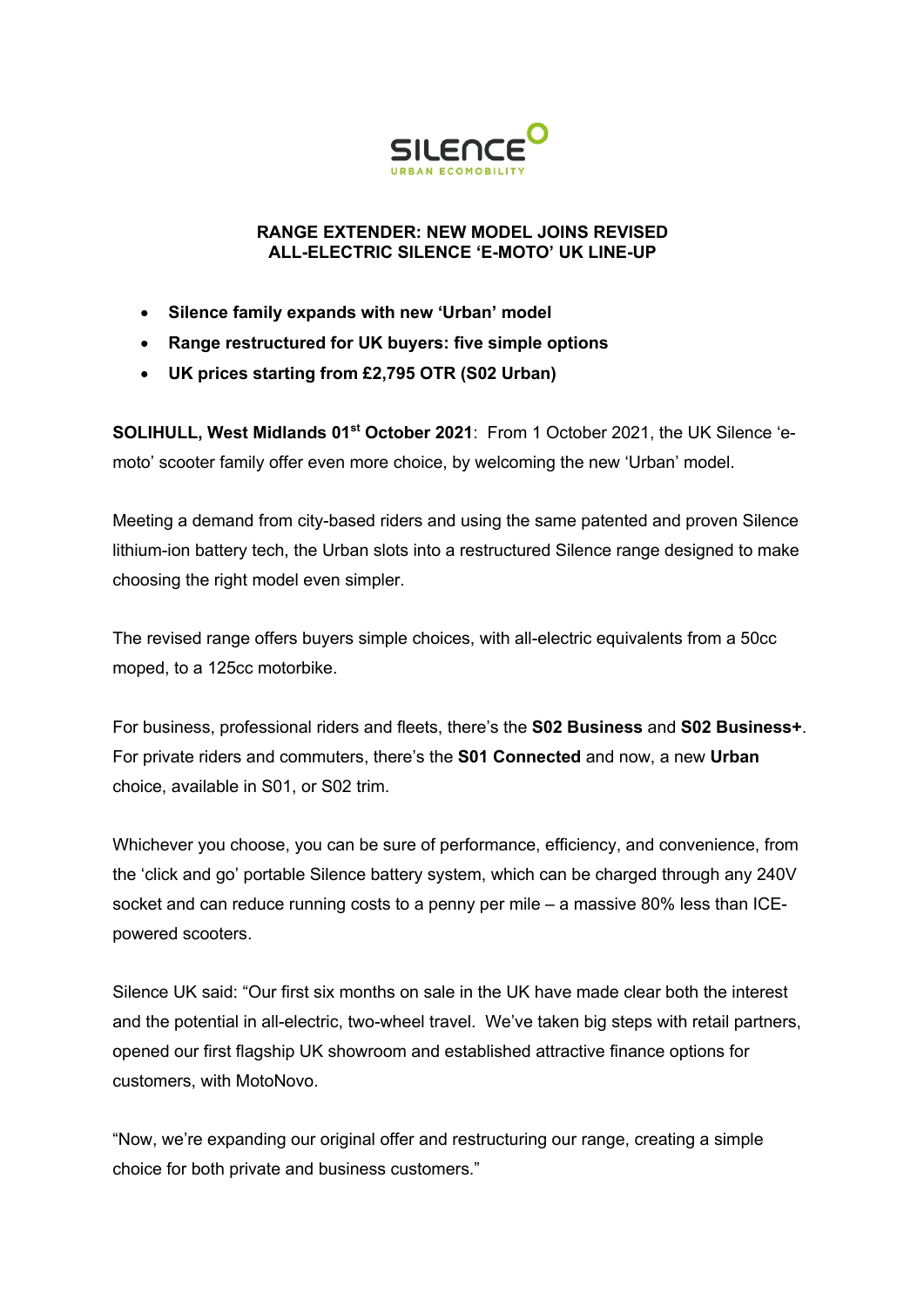Prices start at £2,795 OTR for the S02 Urban, with the range-topping S01 Connected priced at £4,995 OTR. The full Silence UK range from 1 October 2021, is:

## **S02 Urban ... £2,795 OTR S01 Urban ... £4,395 OTR**

*"The City Dwellers"* – Created specifically for riders who live and work in the city, these new models takes all the Silence style into more cost-effective packages. The S02 Urban is the entry point in the range, with its 2kWh battery and 1.5 kW motor equivalent to a 50cc moped, ideal for younger riders. It has a top speed of 30mph and a range of up to 35 miles.

The S01 Urban brings S01 style, a 4.1kWh battery and 5kW motor, producing a top speed of 55mph and a range of 62 miles.

### **S01 Connected ... £4,995 OTR**

*"The Commuter"* – Equivalent to a 125cc scooter or motorbike, the S01 Connected is engineered for the town or city, with zippy performance exceptional carry-on space and connected services. A 5.6kWh battery and 7kW (9kw peak power) motor deliver a range of up to 80 miles, 0-30 in only 3.9 seconds and a limited top speed of 62mph.

# **S02 Business + ... £4,695 OTR S02 Business ... £3,795 OTR**

*"The Professionals"* **–** The ideal tools for door-to-door delivery services and urban business use, these give a choice of range and performance. The 50cc equivalent S02 Business features a 5.6kWh battery, but configured for range, able to travel up to 91miles between charges.

The more powerful S02 Business+ ups the performance and carrying capacity thanks to its 7kW motor, but still delivers up to 80 miles range.

All Business models are fully customisable with a wide range of practical accessories, from cavernous top boxes to windscreens.

To book test rides, place orders, or just ask questions, you can find the Silence team at www.silenceuk.com